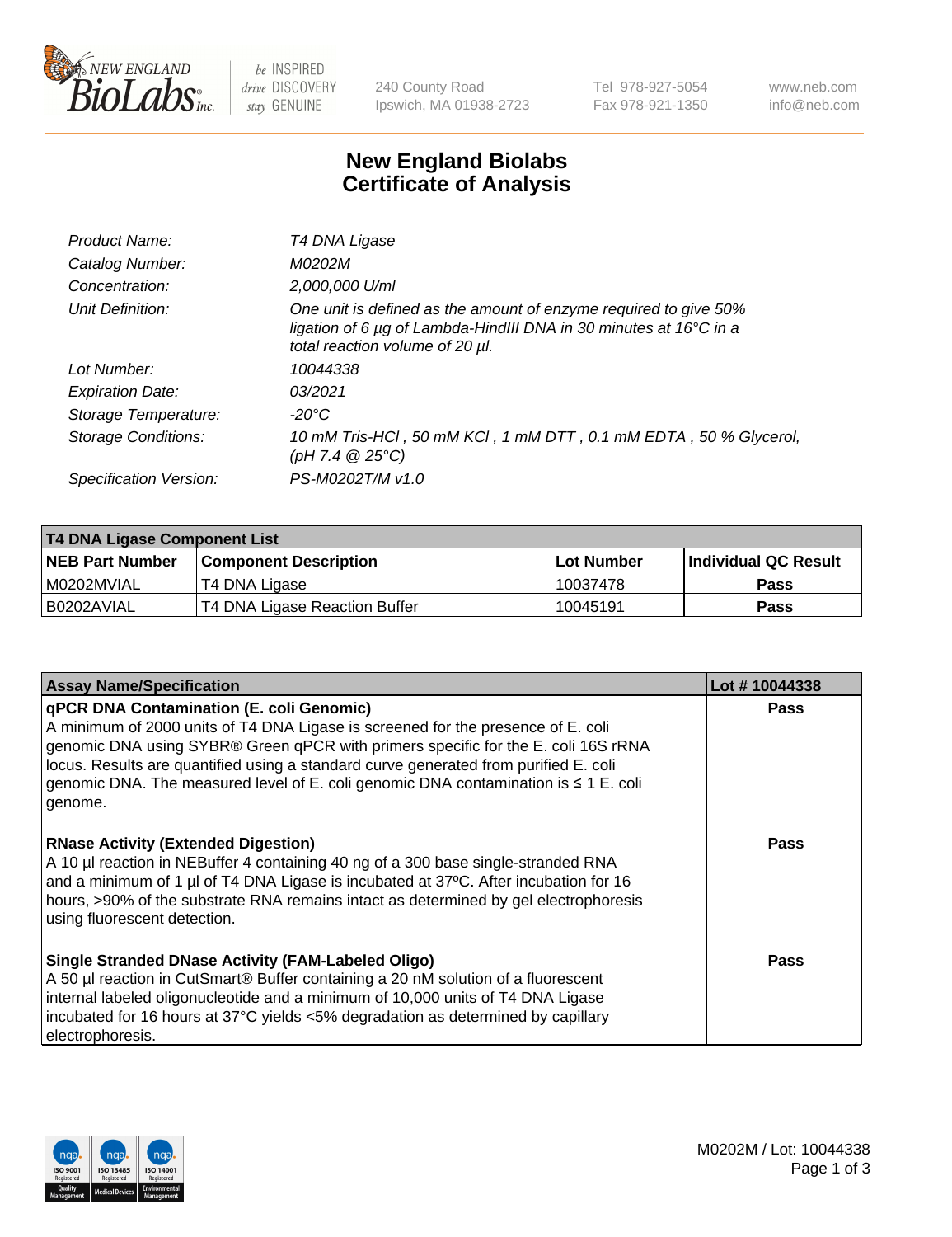

be INSPIRED drive DISCOVERY stay GENUINE

240 County Road Ipswich, MA 01938-2723 Tel 978-927-5054 Fax 978-921-1350

www.neb.com info@neb.com

| <b>Assay Name/Specification</b>                                                                                                                                                                                                                                                                                                                                                                                    | Lot #10044338 |
|--------------------------------------------------------------------------------------------------------------------------------------------------------------------------------------------------------------------------------------------------------------------------------------------------------------------------------------------------------------------------------------------------------------------|---------------|
| <b>Ligation and Recutting (Terminal Integrity, Digested DNA)</b><br>A 20 µl reaction in 1X T4 DNA Ligase Reaction Buffer containing 2 µg of Lambda<br>DNA-HindIII Digest and a minimum of 4000 units of T4 DNA Ligase incubated for 16<br>hours at 37°C results in >95% ligation of the DNA fragments as determined by agarose<br>gel electrophoresis. Of these ligated fragments, >95% can be recut with HindIII. | <b>Pass</b>   |
| <b>Exonuclease Activity (Radioactivity Release)</b><br>A 50 µl reaction in NEBuffer 1 containing 1 µg of a mixture of single and<br>double-stranded [3H] E. coli DNA and a minimum of 2000 units of T4 DNA Ligase<br>incubated for 4 hours at 37°C releases <0.1% of the total radioactivity.                                                                                                                      | <b>Pass</b>   |
| <b>Non-Specific DNase Activity (16 Hour)</b><br>A 50 µl reaction in NEBuffer 1 containing 1 µg of CIP-treated Lambda-HindIII DNA and<br>a minimum of 2000 units of T4 DNA Ligase incubated for 16 hours at 37°C results in a<br>DNA pattern free of detectable nuclease degradation as determined by agarose gel<br>electrophoresis.                                                                               | <b>Pass</b>   |
| <b>Protein Concentration (A280)</b><br>The concentration of T4 DNA Ligase is 2 mg/ml +/- 10% as determined by UV absorption<br>at 280 nm. Protein concentration is determined by the Pace method using the<br>extinction coefficient of 57,675 and molecular weight of 55,292 daltons for T4 DNA<br>Ligase (Pace, C.N. et al. (1995) Protein Sci., 4, 2411-2423).                                                  | <b>Pass</b>   |
| <b>Endonuclease Activity (Nicking)</b><br>A 50 µl reaction in NEBuffer 1 containing 1 µg of supercoiled PhiX174 DNA and a<br>minimum of 2000 units of T4 DNA Ligase incubated for 4 hours at 37°C results in <10%<br>conversion to the nicked form as determined by agarose gel electrophoresis.                                                                                                                   | Pass          |
| <b>Double Stranded DNase Activity (Labeled Oligo)</b><br>A 50 µl reaction in CutSmart® Buffer containing a 20 nM solution of a fluorescent<br>labeled double-stranded oligonucleotide containing a blunt end and a minimum of<br>10,000 units of T4 DNA Ligase incubated for 16 hours at 37°C yields <5% degradation<br>as determined by capillary electrophoresis.                                                | <b>Pass</b>   |
| <b>DNase Activity (Labeled Oligo, 5' extension)</b><br>A 50 µl reaction in CutSmart® Buffer containing a 20 nM solution of a fluorescent<br>labeled double-stranded oligonucleotide containing a 5' extension and a minimum of<br>10,000 units of T4 DNA Ligase incubated for 16 hours at 37°C yields <5% degradation<br>as determined by capillary electrophoresis.                                               | <b>Pass</b>   |
| DNase Activity (Labeled Oligo, 3' extension)                                                                                                                                                                                                                                                                                                                                                                       | Pass          |